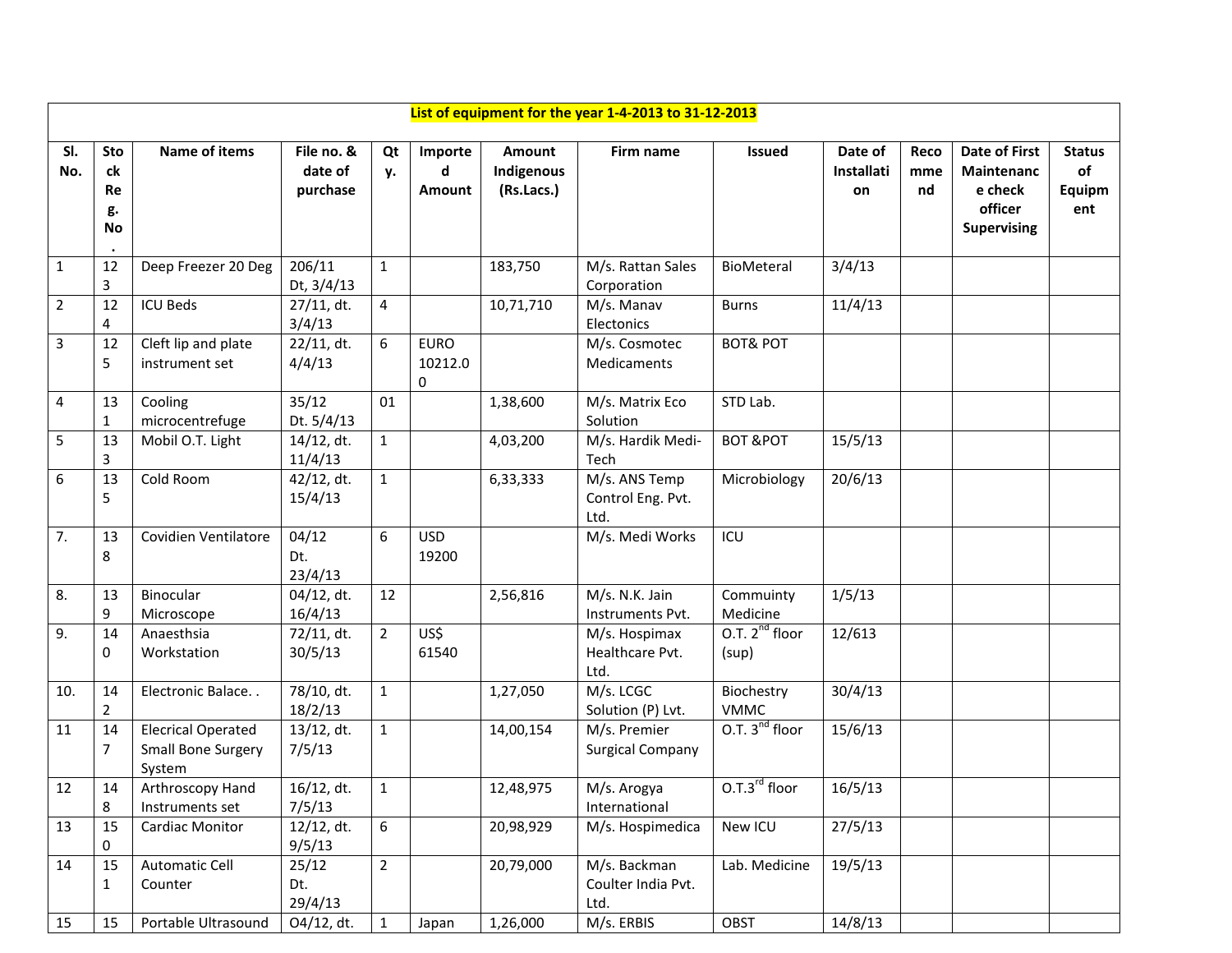|    | $\overline{2}$ | with colour doppler<br>system                      | 17/5/13                   |                     | 430000<br>0           |              | Enginrings Co. Ltd.                              |                                     |         |  |  |
|----|----------------|----------------------------------------------------|---------------------------|---------------------|-----------------------|--------------|--------------------------------------------------|-------------------------------------|---------|--|--|
| 16 | 15<br>3        | Laproscopic Hand<br>Instument set                  | $107/10$ , dt.<br>7408.00 | $\mathbf 1$         | Euro<br>7408          |              | M/s. Vishal<br>Surgical<br>Equipment             | O.T. $2^{nd}$ floor<br>(surgery)    |         |  |  |
| 17 | 15<br>4        | Auto Loading Urine<br>strip analyzer               | 25/12, dt.<br>29/4/13     | $\mathbf{1}$        |                       | 1,05,000     | M/s. South Delhi<br>Pharma                       | Lab. Medicine                       |         |  |  |
| 18 | 15<br>5        | Semi Automatic bio<br>Chemistery Analyzer          | 26/12, dt.<br>21/5/13     | $1\,$               |                       | 1,40,000     | M/s. Transasia Bio<br>Medical                    | Lab. Medicine                       | 5/6/13  |  |  |
| 19 | 15<br>6        | <b>ECG Machine with</b><br><b>ECG Monitor</b>      | 31/12, dt.<br>21/5/13     | 4                   | <b>USD</b><br>8800.00 |              | M/s. Shivalik Inc.                               | Resp.<br>Medicine                   |         |  |  |
| 20 | 15<br>7        | Semi Automated<br>microplate reader<br>with washer | 194/09, dt.<br>22/5/13    | $\mathbf{1}$        |                       | 2,30,280     | $\overline{M}/s$ . Transasia Bio<br>Medical Ltd. | Biochemistry<br><b>VMMC</b>         | 22/513  |  |  |
| 21 | 15<br>8        | Neontal & Paed<br>Ventilator                       | 30/12, dt.<br>22/5/13     | $\overline{2}$      |                       | 30, 35, 728  | M/s. Schiller<br>Healthcare India<br>Pvt. Ltd.   | Pead. Surgery                       | 6/8/13  |  |  |
| 22 | 15<br>9        | Cardiac Monitor                                    | 12/12, dt.<br>24/5/13     | 6                   |                       | 20,98,929    | M/s. Hospimedica<br>International Ltd.           | Ward-31                             | 30/5/13 |  |  |
| 23 | 16<br>0        | Fowler Beds with<br>attendant chair                | 34/12, dt.<br>29/4/13     | 24                  |                       | 8,65,620     | M/s. Sai Hospital<br>Solutions                   | Surgery wards                       | 27/6/13 |  |  |
| 24 | 16<br>5        | Restorative<br>Instrments                          | 18/12, dt.<br>3/5/13      | On<br>e<br>set      |                       | 18, 18, 511  | M/s. Avco<br>Consultancey<br>Services Pvt. Ltd.  | Dental OPD                          | 5/7/13  |  |  |
| 25 | 16<br>6        | Acetabulator remer<br>set                          | 16/12, dt.<br>4/6/13      | $\overline{2}$      |                       | 5,34,030     | M/s. Arogya<br>International                     | $0.7.3^{\text{rd}}$ floor           | 12/3/13 |  |  |
| 26 | 16<br>9        | 3chip CCD Camera<br>with Clinical TV<br>Monitor    | 45/12, dt.<br>13/6/13     | $\mathbf 1$         |                       | 14,77,5000   | M/s. Arogya<br>International                     | $0.7.2nd$ floor<br>(Urology)        | 20/6/13 |  |  |
| 27 | 17<br>0        | Seamless Limbs<br><b>Nursing</b>                   | 45A/12, dt.<br>18/6/13    | $\overline{3}$      |                       | 14,54,544    | M/s. B.R.<br><b>Biomedical Pvt.</b><br>Ltd.      | School of<br><b>Nursing</b>         | 21/6/13 |  |  |
| 28 | 17<br>3        | Ultrasonic<br>Osteosurgery<br>Systems              | $17/12$ , dt.<br>11/6/13  | $\mathbf{1}$        |                       | 28,35,000    | M/s. Cure<br><b>Surgicals</b>                    | O.T. $4^{th}$ floor<br>Nuro Surgery | 4/7/13  |  |  |
| 29 | 17<br>5        | Sequential<br><b>Compresion Device</b>             | $10/12$ , dt.<br>30/4/13  | 5                   |                       | 2,92,425     | M/s. Biptronics                                  | <b>SIC</b>                          | 7/2/13  |  |  |
| 30 | 17<br>6        | Wholebody<br>Phototherpay<br>chamber               | 37/12, dt.<br>20/6/13     | $\mathbf 1$         |                       | 8,41,575     | M/s. NU MED<br>Technology                        | Skin                                | 30/8/13 |  |  |
| 31 | 17<br>8        | Transpheniodal<br>Instrument                       | 115/11, dt.<br>26/6/13    | $\mathbf{1}$<br>set |                       | Rs. 6,09,702 | M/s. AVM Health<br>Care                          | O.T. 4 <sup>th</sup> floor<br>(NS)  | 26/6/13 |  |  |
| 32 | 18             | A Scan                                             | 21/12,                    | $\overline{2}$      |                       | Rs. 4,41,000 | M/s. EMCO Tech                                   | Eye O.T.+Eye                        | 9/12/13 |  |  |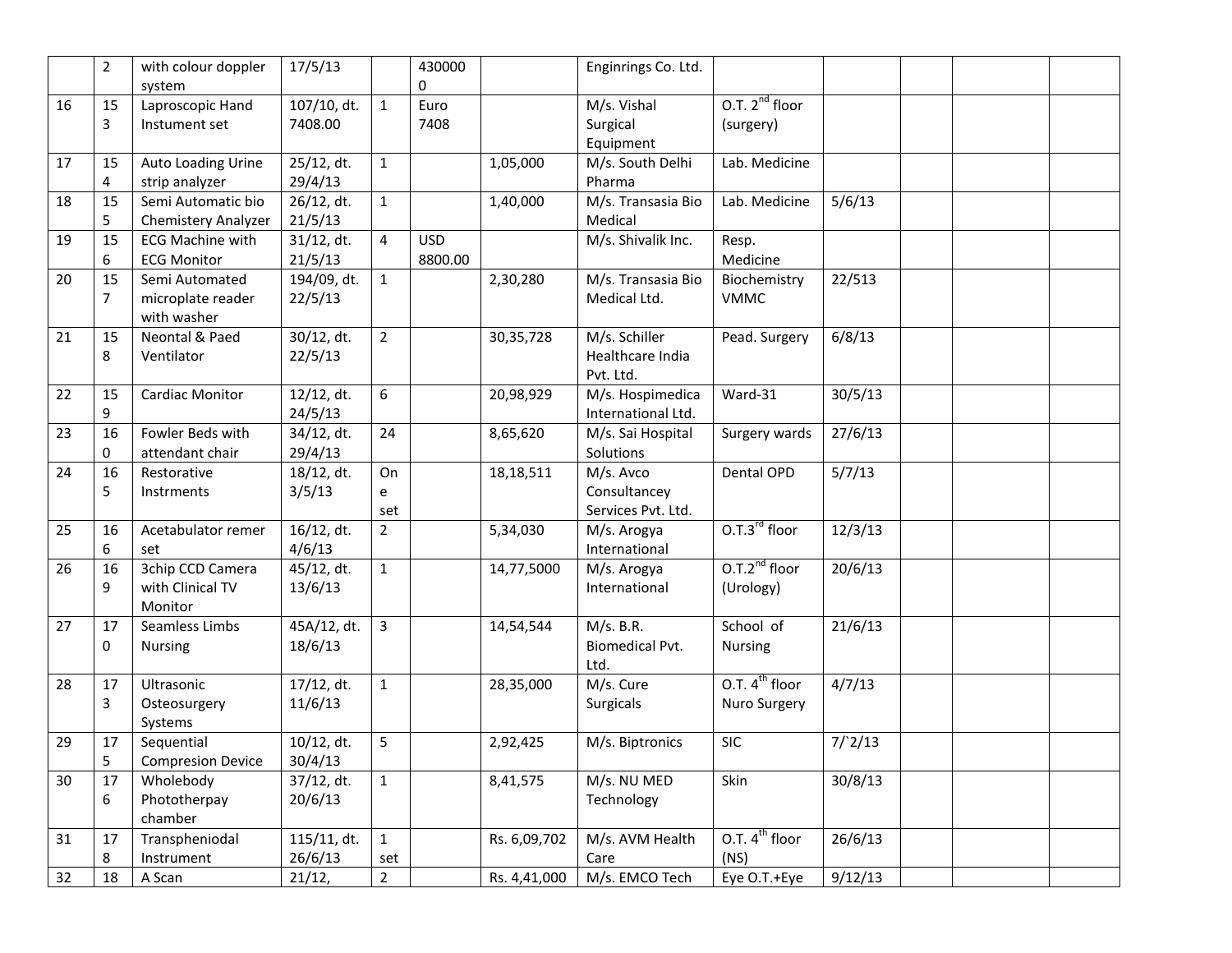|    | 3                    |                                                      | dt. 2/7/13                          |                |                      |                  | Equipments Pvt.<br>Ltd.                            | OPD                                        |          |  |  |
|----|----------------------|------------------------------------------------------|-------------------------------------|----------------|----------------------|------------------|----------------------------------------------------|--------------------------------------------|----------|--|--|
| 33 | 18<br>4              | <b>Automated Elisa</b><br>Washer                     | 44/12, dt.<br>2/7/13                | $\mathbf{1}$   |                      | Rs. 2,20,500     | M/s. BioScreen<br>Inst. Pvt. Ltd.                  | <b>Blood Bank</b>                          | 2/8/13   |  |  |
| 34 | 18<br>5              | Double Puncture<br>Laproscopic                       | 28/12, dt,<br>2/7/13                | $1\,$          | Euro<br>3362         |                  | M/s. Flex<br><b>Medicare Systems</b><br>Pvt. Ltd.  | Mty+FP O.T                                 | 26/9/13  |  |  |
| 35 | 18<br>6              | O.T. Table with<br>Ortho Attachemtn                  | 15/12, dt.<br>3/7/13                | $\overline{2}$ | Euro<br>80652        |                  | M/s. Hospimedica<br>International                  | Ortho<br>EOT+O.T. $3^{\text{rd}}$<br>floor | 29/7/13  |  |  |
| 37 | 18<br>7              | <b>Rotating Grasping</b><br>Forcesp                  | 122/11, dt.<br>1638                 | $\mathbf{1}$   |                      | Rs. 7,16,486     | M/s. Eagle<br><b>Medical Systems</b>               | Mty+FP O.T                                 | 8/8/13   |  |  |
| 38 | 18<br>9              | Single Puncture<br>Laparoscopic set                  | 28/12, dt.<br>18/6/13               | $1\,$          |                      | Rs. 2,87,765     | M/s. Eaglea<br><b>Medical Systems</b><br>Pvt. Ltd. | Mty+FP O.T.                                | 10/12/13 |  |  |
| 39 | 19<br>1              | Cervical Punch<br><b>Biopsy forceps</b>              | 56/12, dt.<br>5/7/13                | 10             |                      | Rs. 2,40,000     | M/s. Flex<br><b>Medicare Systems</b>               | GOPD+ANC+F<br>P OPD                        | 5/7/13   |  |  |
| 40 | 19<br>$2^{\prime}$   | Loop Electrosurgical<br><b>Excision Procedure</b>    | 55/12, dt.<br>5/6/13                | $\mathbf 1$    |                      | Rs. 4,52,235     | M/s. Flex<br><b>Medicare Systems</b>               | GOPD+ANC+F<br>P OPD                        | 5/7/13   |  |  |
| 41 | 19<br>3              | Collor Dopler system                                 | $\frac{1}{3}$ 1/12, dt.<br>5/7/13   | $\overline{2}$ | <b>USD</b><br>10900  |                  | M/s.Siemens Ltd.                                   | Radiology                                  |          |  |  |
| 42 | 19<br>5              | Plasma Sterilizer                                    | $0-4/12$ , dt.<br>8/7/12            | $\mathbf{1}$   |                      | Rs.<br>25,70,054 | M/s. Medical<br>Point Ltd.                         | Ward-31                                    | 11/7/13  |  |  |
| 43 | 19<br>$\overline{7}$ | Deep Freezer                                         | 173/11, dt.<br>9/7/13               | 5              |                      | Rs.<br>31,50,000 | M/s. Yorco Sales<br>Pvt. Ltd.                      | Notto                                      |          |  |  |
| 44 | 20<br>$\overline{2}$ | O.T. Table for<br>Arthroscopy                        | 15/12, dt.<br>8/7/13                | $1\,$          | US\$<br>68802        |                  | M/s. Steris (India)<br>Pvt. Ltd.                   | O.T. 3 <sup>rd</sup> floor                 |          |  |  |
| 45 | 20<br>4              | <b>Fully Automatic</b><br>Immuno Dia.<br>Systems     | 95/11, dt.<br>23/11/13              | $\mathbf{1}$   |                      | Rs.<br>11,97,000 | M/s. South Delhi<br>Pharma                         | Lab. Medicine                              | 6/6/13   |  |  |
| 46 | 20<br>8              | Gluteal IM Injection                                 | $\frac{1}{48}{12}$ , dt.<br>26/7/13 | 5              |                      | Rs. 9,32,400     | M/s. B.R.<br><b>Biomedical Pvt.</b><br>Ltd.        | Collage of<br>Nursing                      | 26/7/13  |  |  |
| 47 | 20<br>9              | Video Larynoscope                                    | $8/11$ , dt.<br>2/8/13              | $\mathbf{1}$   | Euro<br>10329.4<br>7 |                  | M/s. Vishal<br>Surgical<br>Equipment Co.           | Ward-32                                    |          |  |  |
| 48 | 21<br>$\mathbf{1}$   | Intra Operative<br>Neurosurgery<br>Monitoring ystems | 27/12, dt.<br>29/7/13               | $\mathbf{1}$   | <b>USD</b><br>34500  |                  | M/s. Arena<br>Medical Care Pvt.<br>Ltd.            | Neuro surgery<br>O.T.                      |          |  |  |
| 49 | 21<br>2              | Adjustable<br>Gynaecolgical Exam.<br>Table           | 54/12, dt.<br>2/8/13                | $\overline{2}$ |                      | Rs. 9,75,450     | M/s. Flex<br><b>Medicare Systems</b><br>Pvt. Ltd.  | G OPD                                      | 18/8/13  |  |  |
| 50 | 21                   | <b>Tube Sealer</b>                                   | 13/12, dt.                          | 4              |                      | Rs. 9,86,580     | M/s. Vinay                                         | <b>Blood Bank</b>                          | 16/1/13  |  |  |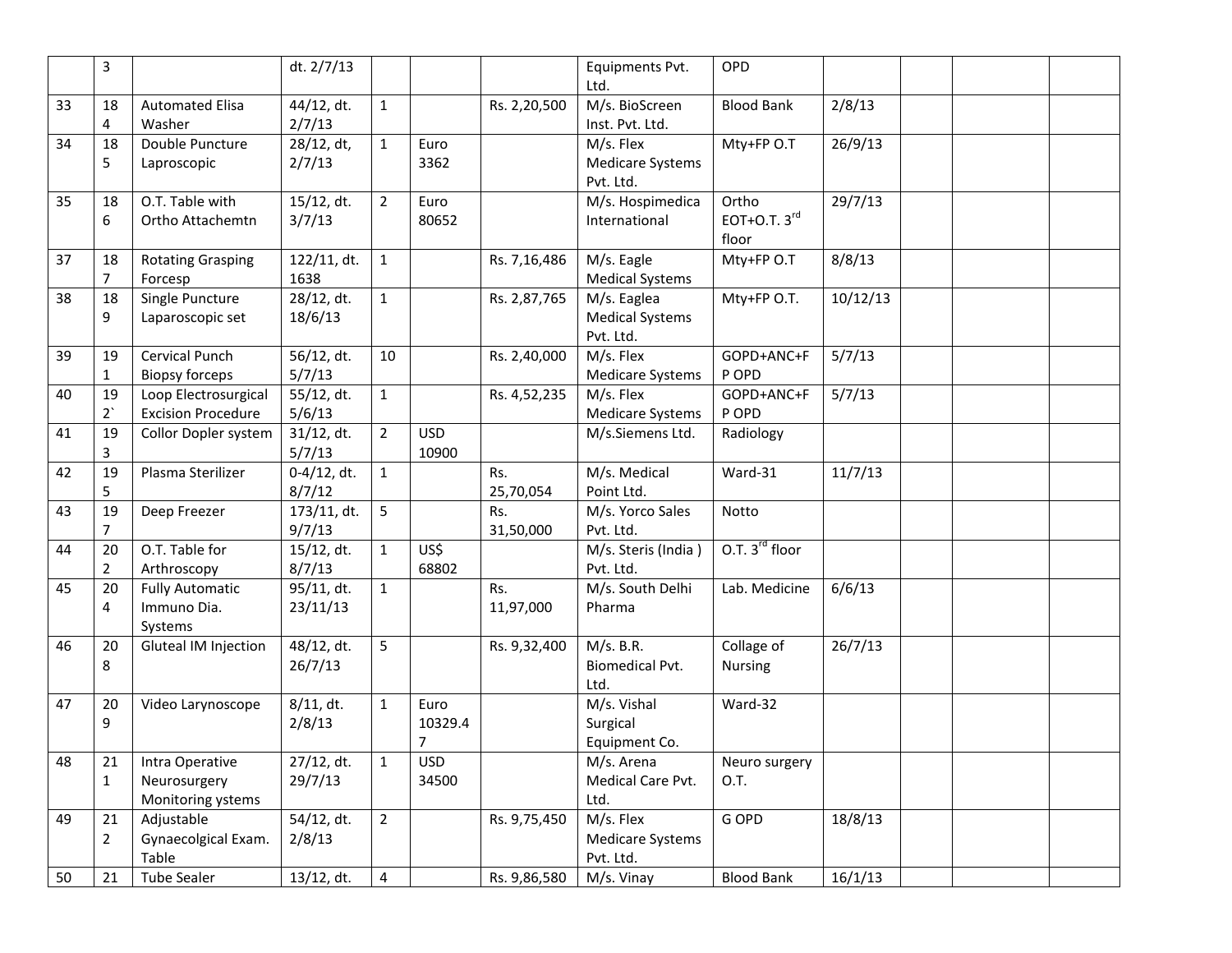|    | 3              |                           | 2/8/13         |                |         |              | <b>Brothers</b>          |                            |          |  |  |
|----|----------------|---------------------------|----------------|----------------|---------|--------------|--------------------------|----------------------------|----------|--|--|
| 51 | 21             | Ventilator                | $61/10$ , dt.  | 12             | Euro    |              | M/s. Drager              | Nephro O.T.                |          |  |  |
|    | 7              |                           | 19/6/13        |                | 67620   |              | Medical                  | $+Ward-32$                 |          |  |  |
| 52 | 22             | <b>Patient Warming</b>    | 74/11, dt.     | $\mathbf{1}$   | Euro    |              | M/s. Hospimedica         | O.T. $2^{nd}$ floor        | 24/8/13  |  |  |
|    | 2              | Systems                   | 18/7/13        |                | 7438    |              | International Ltd.       | (urology)                  |          |  |  |
| 53 | 22             | Defibrillator with        | 107/12, dt.    | 4              |         | Rs.          | M/s. Schiller            | <b>CTVS</b>                |          |  |  |
|    | 3              | pacemaker                 | 12/8/13        |                |         | 17,22,000    | Healthcre Pvt.           |                            |          |  |  |
| 54 | 22             | <b>Battery Power</b>      | $10/12$ , dt.  | $\mathbf{1}$   |         | Rs. 5,94,657 | M/s. Arogya              | SIC O.T.                   | 13/9/13  |  |  |
|    | 4              | Systems                   | 13/8/13        |                |         |              | International            |                            |          |  |  |
| 55 | 22             | Multiparameter            | 38/12, dt.     | 10             |         | Rs. 6,81,450 | M/s. D.V.                | Nephro O.T.                |          |  |  |
|    | 5              | monitor                   | 13/8/13        |                |         |              | Enterprises,             |                            |          |  |  |
|    |                |                           |                |                |         |              |                          |                            |          |  |  |
| 56 | 22             | Nasoendoscopy             | 25/11, dt.     | $\mathbf{1}$   | Euro    |              | M/s. Shalya              | <b>B&amp;P OPD</b>         | 21/10/13 |  |  |
|    | 6              | Systems with              | 14/8/13        |                | 17402   |              | International            |                            |          |  |  |
|    |                | accessories               |                |                |         |              |                          |                            |          |  |  |
| 57 | 22             | Ophthalmic                | $51/11$ , dt.  | $\mathbf{1}$   | Euro    |              | M/s. Metro               | Eye OPD                    | 16/8/13  |  |  |
|    | 7              | Ultrasound                | 16/8/13        |                | 13000   |              | systems &                |                            |          |  |  |
|    |                | Bscan&Aschan              |                |                |         |              | Surgicals                |                            |          |  |  |
| 58 | 22             | Horizontal                | $0-4/13$ , dt. | $\overline{2}$ |         | Rs.          | M/s. Yorco               | <b>CSSD</b>                |          |  |  |
|    | 9              | Rectangular Steam         | 21/8/13        |                |         | 13,83,911    | Scientific Udyog         |                            |          |  |  |
|    |                | Sterilizer                |                |                |         |              | Pvt. Ltd.                |                            |          |  |  |
| 59 | 23             | <b>Minimally Access</b>   | 17/12, dt.     | $\mathbf{1}$   |         | Rs.          | M/s. Global              | Nurosurgery                | 13/9/13  |  |  |
|    | $\overline{2}$ | Retractor System          | 22/8/13        |                |         | 43,87,410    | <b>Medical Solutions</b> | O.T. $(4^{th}$ floor)      |          |  |  |
| 60 | 23             | <b>Bone cement Mixing</b> | $11/12$ , dt.  | $\mathbf{1}$   |         | Rs. 1,18,440 | M/s.Ahuja Sons           | SIC O.T.                   | 24/1/13  |  |  |
|    | 4              | Vaccum Device             | 13/8/13        |                |         |              | Surgical                 |                            |          |  |  |
| 61 | 23             | 3 Chip CCD Camera         | 24/12, dt.     | $\mathbf{1}$   |         | Rs.          | M/s. Arogya              | O.T. 2 <sup>nd</sup> Floor | 12/9/13  |  |  |
|    | 6              | with Clinicla TV          | 27/8/13        |                |         | 14,17,500    | International            | (Urology)                  |          |  |  |
|    |                | Monitor                   |                |                |         |              |                          |                            |          |  |  |
| 62 | 23             | <b>Horinontal Square</b>  | $0-4/12$ dt.   | $\overline{2}$ |         | Rs.          | M/s. Yorco               | Mty O.T.                   | 3/1/14   |  |  |
|    | 8              | tyep steam Sterilizer     | 22/3/2013/     |                |         | 11,06,910    | Scientifica udyog        |                            |          |  |  |
|    |                |                           |                |                |         |              | Pvt. Ltd.                |                            |          |  |  |
| 63 | 24             | <b>Ultrasond Doppler</b>  | 28/12, dt.     | $1\,$          |         | Rs.          | M/s. Choksi              | LR-II                      |          |  |  |
|    | 4              | for LR color              | 2/9/13         |                |         | 12,66,199    | Imagine Ltd.             |                            |          |  |  |
|    |                |                           |                |                |         |              |                          |                            |          |  |  |
| 64 | 24             | Operative                 | 27/12, dt.     | $\mathbf{1}$   | Euro    |              | M/s.Shalya               | <b>OBST</b>                |          |  |  |
|    | 5              | Hysteroscopy              |                | set            | 20372.8 |              | International            |                            |          |  |  |
|    |                |                           |                |                | 0       |              |                          |                            |          |  |  |
| 65 | 24             | Fowler Beds               | 14/12, dt.     | 25             |         | Rs. 9,16,125 | M/s. Sai Hospital        | B&P wards                  | 10/9/13  |  |  |
|    | 7              |                           | 6/9/13         |                |         |              | Solutions                |                            |          |  |  |
| 66 | 24             | <b>Evoked Potential</b>   | 22/12, dt.     | $\mathbf{1}$   |         | Rs. 7,24,500 | M/s. Medilife            | ENT OPD                    | 8/10/13  |  |  |
|    | 9              | Systems                   | 6/9/13         |                |         |              | Technologies             |                            |          |  |  |
| 67 | 25             | Universal water           | 03/12, dt.     | $\mathbf{1}$   |         | Rs. 4,93,500 | M/s. York                | Microbiology               | 16/12/13 |  |  |
|    | 7              | jacketed incubator        | 13/9/13        |                |         |              | Scientifict              |                            |          |  |  |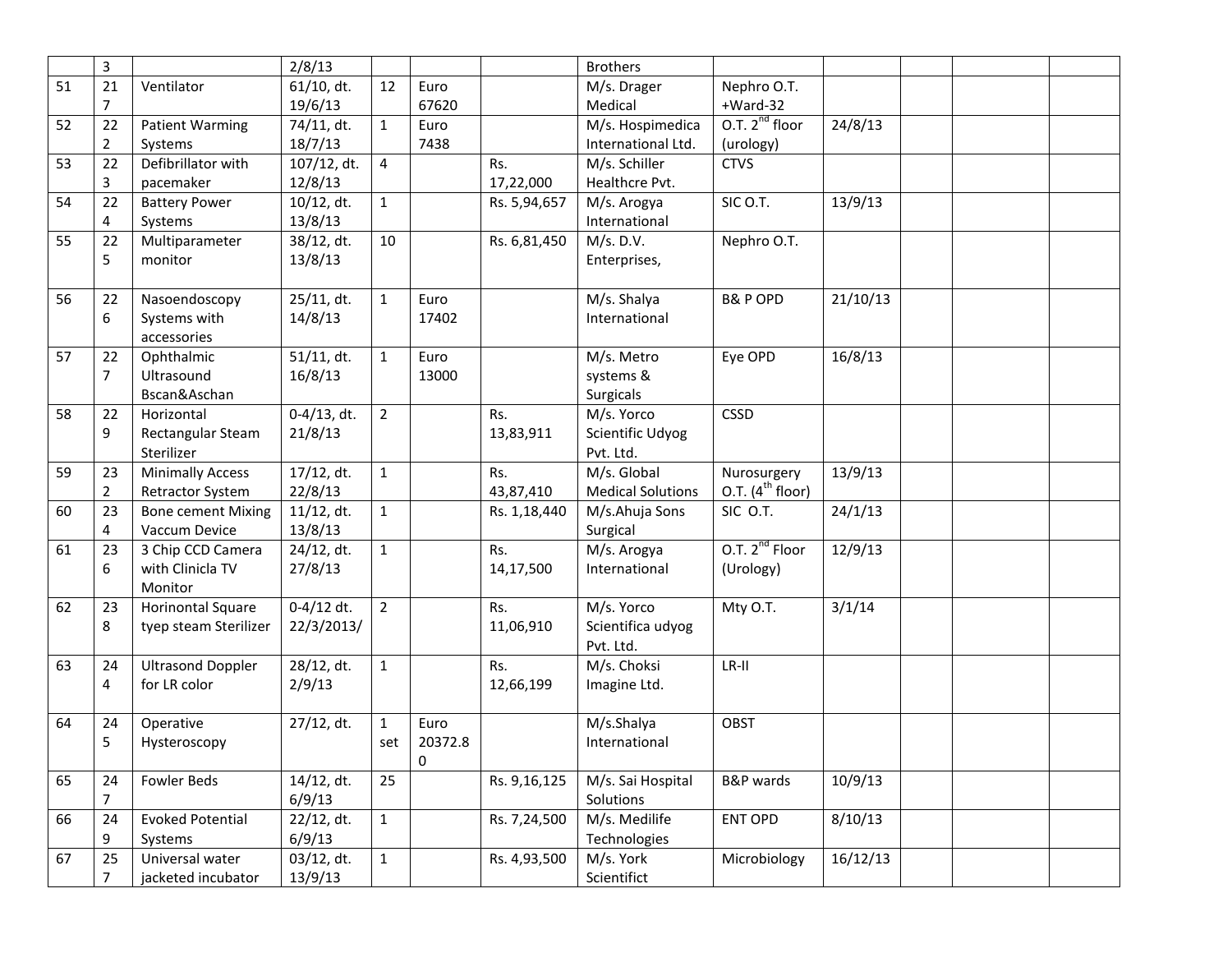|    |                |                             |               |                |            |              | industies Pvt. Ltd.       |                     |                          |  |  |
|----|----------------|-----------------------------|---------------|----------------|------------|--------------|---------------------------|---------------------|--------------------------|--|--|
| 68 | 25             | Oxygen cylinder,            | $61/12$ , dt. | 28             |            | Rs. 2,89,590 | M/s. R.D. Gases,          | <b>SIC</b>          | $\overline{\phantom{a}}$ |  |  |
|    | 9              | D type                      | 20/9/13       |                |            |              |                           |                     |                          |  |  |
| 69 | 26             | <b>Emergency Patient</b>    | 15/12, dt.    | 20             |            | Rs.          | M/s. Devine Medi          | Cardiology          | 12/12/13                 |  |  |
|    | 0              | Trolley                     | 20/9/13       |                |            | 19,95,000    | Health pvt. Ltd.          |                     |                          |  |  |
| 70 | 26             | Long Nephroscope            | 23/12, dt.    | $\mathbf{1}$   |            | Rs. 4,52,095 | M/s. Vishal               | O.T. $2^{nd}$ floor |                          |  |  |
|    | $\mathbf{1}$   |                             | 23/9/13       |                |            |              | Surgical                  | (Urology)           |                          |  |  |
|    |                |                             |               |                |            |              | Equipment Cot.            |                     |                          |  |  |
| 71 | 26             | Portable Ultrasound         | 136/10,dt.    | $\mathbf{1}$   | <b>USD</b> |              | M/s. Wipro GE             | Respiratry          |                          |  |  |
|    | 3              | cum Echo                    | 24/9/13       |                | 24000      |              | health Care Pvt.          | Medicine            |                          |  |  |
|    |                |                             |               |                |            |              | Ltd                       |                     |                          |  |  |
| 72 | 26             | Microfracture               | 109/12, dt.   | 2              |            | Rs. 2,58,174 | M/s. Surgical             | SIC O.T.            |                          |  |  |
|    | 5              | System                      | 26/9/13       |                |            |              | Systems                   |                     |                          |  |  |
| 73 | 26             | Cold Chamber                | 35/12, dt.    | $\overline{2}$ |            | Rs. 3,06,660 | M/s. Mehrotra &           | <b>STD</b>          | 15/10/13                 |  |  |
|    | 6              |                             | 26/9/13       |                |            |              | Mehrotra                  |                     |                          |  |  |
|    |                |                             |               |                |            |              |                           |                     |                          |  |  |
| 74 | 26             | LED O.T. Light              | 165/11, dt.   | $\overline{2}$ | US&        |              | M/s. Steris (India)       | <b>Bio Meterial</b> | 30/9/13                  |  |  |
|    | 9              |                             | 29/9/2012     |                | 73500      |              | Pvt. Ltd.                 |                     |                          |  |  |
| 75 | 27             | Portable x-ray              | 39/12, dt.    | 8              |            | Rs.          | M/s. Allengers            | Radiology           | 7/1/14                   |  |  |
|    | 4              | Machine                     | 30/9/13       |                |            | 53,28,960    | <b>Medical Systems</b>    |                     |                          |  |  |
|    |                |                             |               |                |            |              | :Ltd.                     |                     |                          |  |  |
| 76 | 27             | Molecular Lancet            | 08/12, dt,    | $\mathbf{1}$   |            | Rs.          | M/s. Vishal               | SIC O.T.            | 11/11/13                 |  |  |
|    | 5              |                             | 1/10/2013     |                |            | 41,89,547    | Distribution              |                     |                          |  |  |
| 77 | 27             | Pedicle                     | 18/12, dt.    | $\mathbf{1}$   |            | Rs.          | M/s. Global               | O.T. $2^{nd}$ floor | 3/10/13                  |  |  |
|    | 6              | Sub.Ostetomy                | 4/10/2013     |                |            | 12,26,968    | <b>Medicals Solutions</b> |                     |                          |  |  |
| 78 | 27             | <b>Bio-Safety Cabinet</b>   | 194/11, dt.   | $\mathbf{1}$   |            | Rs. 2,85,822 | M/s. Alpha Linear         | Notto               |                          |  |  |
|    | $\overline{7}$ |                             | 7/10/2013     |                |            |              |                           |                     |                          |  |  |
| 79 | 27             | <b>Raidation Protection</b> | 52/12, dt.    | 10             |            | Rs. 3,67,500 | M/s. Zeon                 | Raidology           | 20/11/13                 |  |  |
|    | 8              | appareal                    | 8/10/13       |                |            |              | Pharmaceutions            |                     |                          |  |  |
|    |                |                             |               |                |            |              | Pvt.                      |                     |                          |  |  |
| 80 | 27             | Comb. Generator of          | 13/12, dt.    | $\mathbf{1}$   |            | Rs.          | M/s. Delhi                | O.T. $2^{nd}$ floor | 18/12/13                 |  |  |
|    | 9              | Ultrasonic                  | 9/10/13       |                |            | 28,49,405    | <b>Hospital Supply</b>    | (urology)           |                          |  |  |
|    |                |                             |               |                |            |              | Pvt. Ltd.                 |                     |                          |  |  |
| 81 | 28             | Comb. Generator of          | $10/12$ , dt. | $\mathbf{1}$   |            | Rs.          | M/s. Delhi                | Pead. Surgery       | 10/12/1                  |  |  |
|    | 0              | Ultrosnic                   | 9/10/13       |                |            | 26,24,286    | <b>Hospital Supply</b>    |                     | 3                        |  |  |
|    |                |                             |               |                |            |              | Pvt. Ltd.                 |                     |                          |  |  |
| 82 | 28             | Low Temperature             | 34/12, dt.    | $\mathbf{1}$   | Euro       |              | M/s. C.L.                 | O.T. $2^{nd}$ floor |                          |  |  |
|    | $\mathbf{1}$   | Sterilzer                   | 14/10/13      |                | 50200      |              | Micromed Pvt.             | (Surgery)           |                          |  |  |
|    |                |                             |               |                |            |              | Ltd.                      |                     |                          |  |  |
| 83 | 30             | Cryotheraphy                | 29/12, dt.    | $\mathbf{1}$   | Euro       |              | M/s. Mediuip              | Rehab.              | 17/12/13                 |  |  |
|    | $\mathbf{1}$   |                             | 25/10/13      |                | 10051.9    |              | Enterprises,              |                     |                          |  |  |
|    |                |                             |               |                | 6          |              |                           |                     |                          |  |  |
| 84 | 30             | Ellaman Dual                | 03/12, dt.    | $\mathbf{1}$   |            | Rs.          | M/s. Timpac               | Skin                |                          |  |  |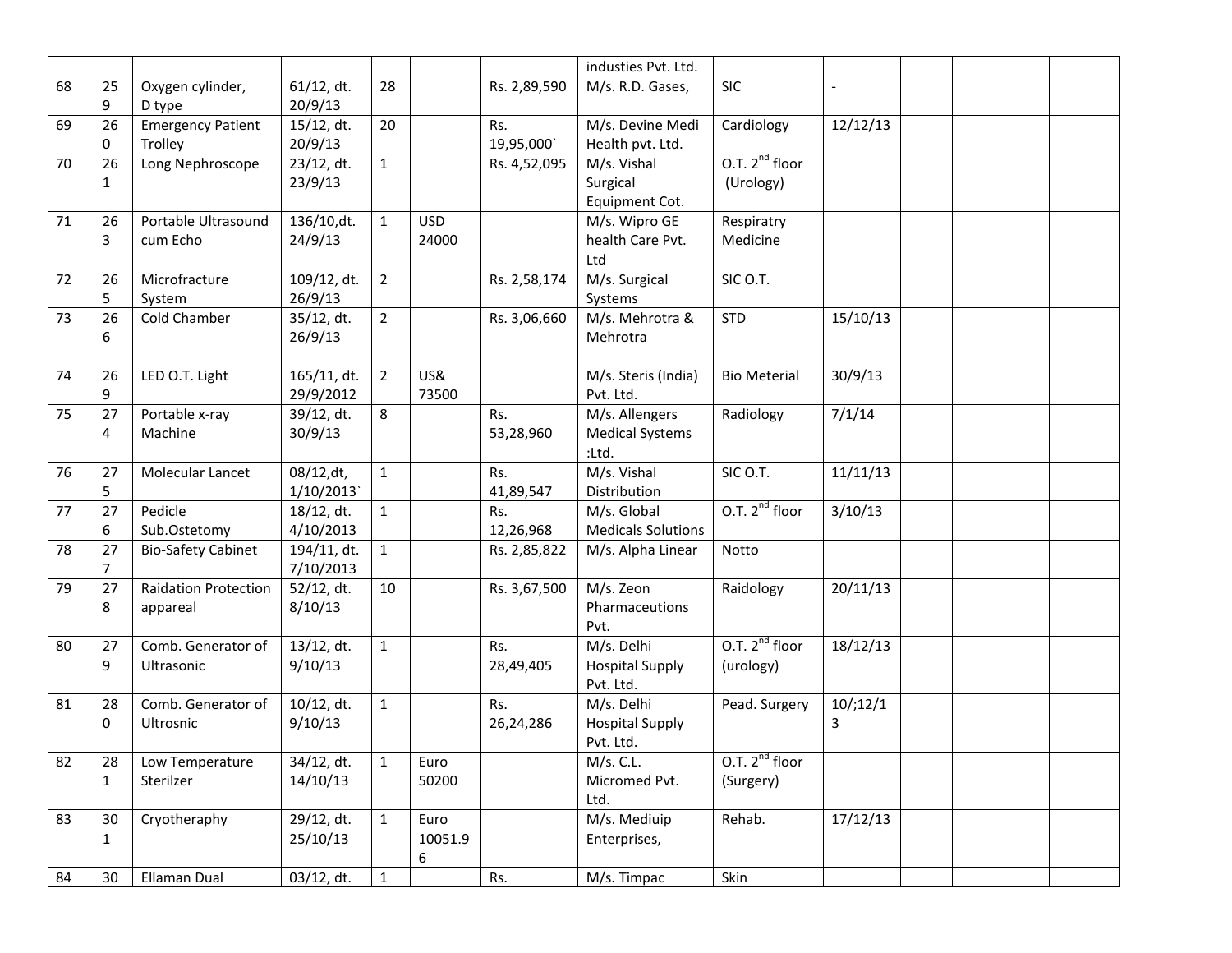|     | 3              | Frequency                    | 25/10/13       |                |         | 13,23,000    | Healthcare             |                            |          |  |  |
|-----|----------------|------------------------------|----------------|----------------|---------|--------------|------------------------|----------------------------|----------|--|--|
| 85  | 30             | Muscle Stimulator            | 149/12,        | $\mathbf{1}$   |         | Rs. 1,47,000 | M/s. International     | <b>SIC Physio</b>          |          |  |  |
|     | 4              |                              | 20/10/13       |                |         |              | <b>Electro Medical</b> |                            |          |  |  |
| 86  | 30             | Micro Neurosurgical          | 116/11, dt.    | $\mathbf{1}$   |         | Rs.          | M/s. Major             | Neuro O.T. 4 <sup>th</sup> | 26/10/13 |  |  |
|     | 5              | Inst.                        | 25/10/13       | set            |         | 20,89,028    | Surgical               | floor                      |          |  |  |
| 87  | 30             | Endo-Bronchial               | $0-4/12$ , dt. | $\mathbf{1}$   |         | Rs.          | M/s. DSS               | Ward-32                    | 23/1/131 |  |  |
|     | 8              | <b>Ultrasound System</b>     | 1/11/13        |                |         | 79,14,305    | Immagetech Pvt.        |                            |          |  |  |
|     |                |                              |                |                |         |              | Ltd.                   |                            |          |  |  |
| 88  | 30             | LED O.T. Light               | 165/11, dt.    | $\mathbf{1}$   | US&     |              | M/s. Steris (India)    | Urolgoy                    |          |  |  |
|     | 9              | Harmony                      | 4/11/13        |                | 21600   |              | Pvt. Ltd.              |                            |          |  |  |
| 89  | 31             | <b>Electro Surgical Unit</b> | 22/12, dt.     | 1              |         | Rs. 5,77,500 | M/s. Divlabsh          | O.T. 4 <sup>th</sup> floor | 24/12/13 |  |  |
|     | 0              |                              | 8/11/13        |                |         |              | India                  |                            |          |  |  |
| 90  | 31             | Deep Frezeer 80              | 205/11, dt.    | $\mathbf{1}$   |         | Rs. 4,50,975 | M/s. Precision         | Notto                      |          |  |  |
|     | 4              | Deg.                         | 4/9/13         |                |         |              | Bio-Tek                |                            |          |  |  |
| 91  | 31             | Deep Frezeer 86              | 215/11, dt.    | $\mathbf{1}$   |         | Rs. 4,29,975 | M/s. Precision         | Notto                      |          |  |  |
|     | 5              | Deg.                         | 4/9/13         |                |         |              | Bio-Tek                |                            |          |  |  |
| 92  | 31             | LED Mobile Light             | 22/12, dt.     | $\overline{2}$ |         | Rs. 4,05,300 | M/s. Mysource          | ENT OPD                    | 12/11/13 |  |  |
|     | 6              |                              | 12/11/13       |                |         |              | Innoventurs.           |                            |          |  |  |
| 92  | 31             | O.T. Table                   | 33/12, dt.     |                | US&     |              | M/s. Steris (India)    | O.T. $2^{nd}$ floor        |          |  |  |
|     | $\overline{7}$ |                              | 22/11/13       |                | 65050   |              | P.Ltd.                 |                            |          |  |  |
| 93  | 31             | Portable Ultrasoung          | 29/12, dt.     | $\overline{2}$ |         | Rs.14,20,00  | M/s. Sibre             | Mty +FP. O.T.              |          |  |  |
|     | 8              |                              | 25/10/13       |                |         | 0            | Systems                |                            |          |  |  |
| 94  | 31             | Instruments for              | 106/11, dt.    | $\mathbf{1}$   | Euro    |              | M/s. Vishal            | O.T. $2^{nd}$ floor        |          |  |  |
|     | 9              | Laparsocopy                  | 26/11/13       | set            | 15460.6 |              | Surgical               |                            |          |  |  |
|     |                |                              |                |                | 7       |              | Equipment              |                            |          |  |  |
| 95  | 32             | Single Sided Apron           | $0-4/13$ , dt. | 15             |         | Rs. 5,59,913 | M/s. Mex India         | Ortho EOT                  | 6/12/13  |  |  |
|     | 1              | with thyroid sheild          | 28/11/13       |                |         |              |                        |                            |          |  |  |
| 96  | 32             | Micromotor Drill             | 22/12, dt.     | 4              |         | Rs.          | M/s. Arogya            | O.T. $4^{\text{th}}$ floor |          |  |  |
|     | $\overline{2}$ |                              | 22/11/13       |                |         | 30,45,000    | International          |                            |          |  |  |
| 97  | 32             | Lab. Refrigerator            | 24/12, dt.     | $\mathbf{1}$   |         | Rs. 2,62,500 | M/s. Insignia          | Heamtolgoy                 | 21/12/13 |  |  |
|     | 4              |                              | 3/12/13        |                |         |              | International          |                            |          |  |  |
| 98  | 32             | Cardio Vascular              | 130/11, dt.    | $\mathbf{1}$   | US&     |              | M/s. Gentech           | Physiology                 |          |  |  |
|     | 5              | hemodynamic                  | 5/12/13        |                | 41258.3 |              | Marketing              | <b>VMMC</b>                |          |  |  |
|     |                | Monitoring                   |                |                | 3       |              |                        |                            |          |  |  |
| 99  | 32             | Electroconvulsive            | 36/12, dt.     | $\mathbf{1}$   | Euro    |              | M/s. Samitek           | Pharmoclogy                |          |  |  |
|     | $\overline{7}$ | Device                       | 5/12/13        |                | 6100    |              | Instroments            | <b>VMMC</b>                |          |  |  |
| 100 | 32             | Neontal                      | 38/12, dt.     | 5              |         | Rs.          | M/s. Ved Med.          | Ward-                      | 3/1/13   |  |  |
|     | 9              | Transcutaneous               | 9/12/13        |                |         | 11,28,750    | Software               | 18,20,21,Nsy-              |          |  |  |
|     |                | Jaundice meter               |                |                |         |              |                        | 9,5                        |          |  |  |
| 101 | 33             | <b>Bed Side Monitors</b>     | $Y-1106/12,$   | 14             |         | Rs.          | M/s. D.V.              | Cath lab.                  |          |  |  |
|     | 5              |                              | dt.            |                |         | 89,52,300    | Enterprises            |                            |          |  |  |
|     |                |                              | 12/12/13       |                |         |              |                        |                            |          |  |  |
| 102 | 33             | 70" Nasal Telescope          | 06/13, dt.     | 01             |         | Rs. 1,97,400 | M/s. Flex              | <b>ENT OPD</b>             | 10/1/14  |  |  |